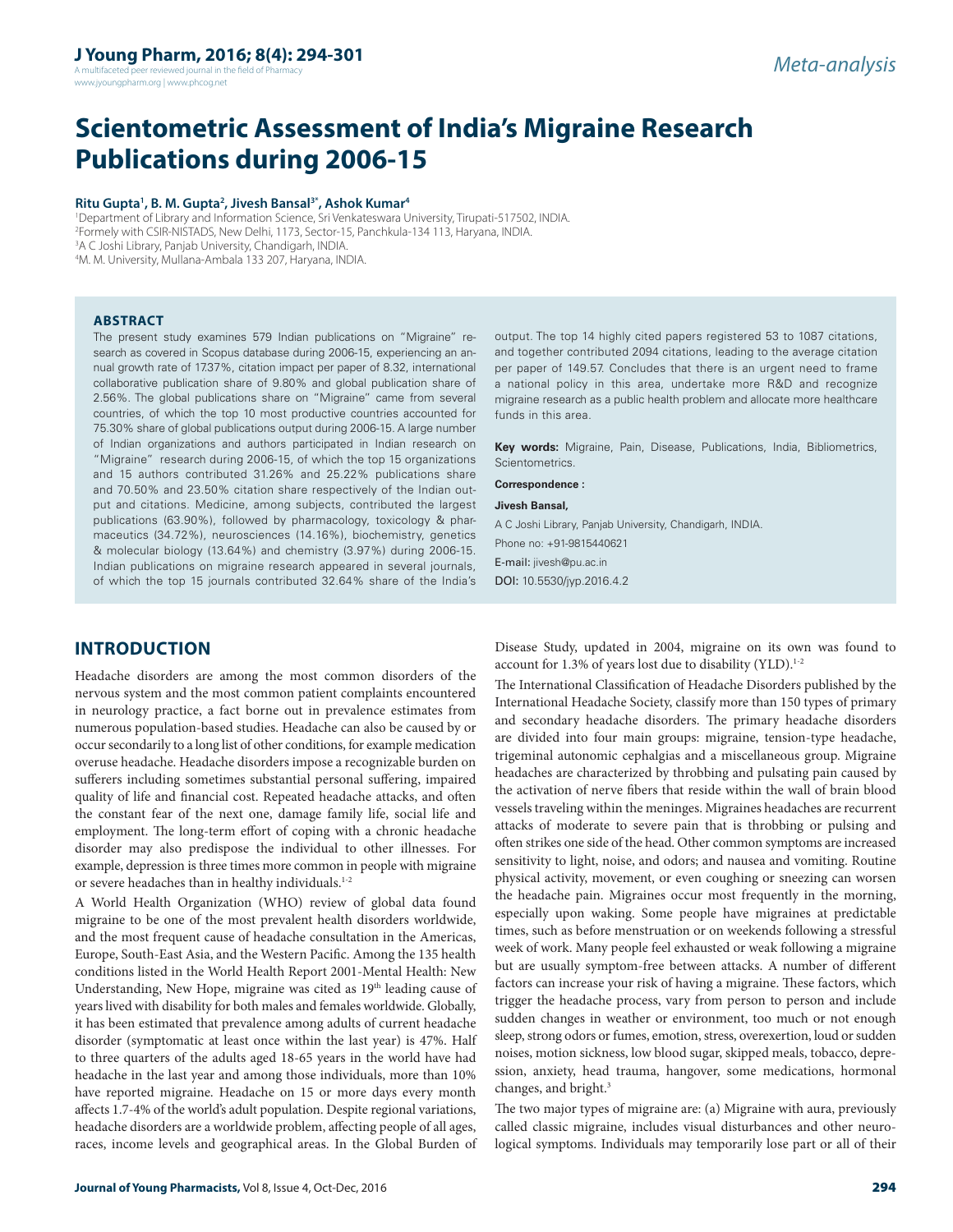vision and (b) Migraine without aura, or common migraine, is the more frequent form of migraine. Symptoms include headache pain that occurs without warning and is usually felt on one side of the head, along with nausea, confusion, blurred vision, mood changes, fatigue, and increased sensitivity to light, sound, or noise. The other types of migraine include: (c) Abdominal migraine mostly affects young children and involves moderate to severe pain in the middle of the abdomen with little or no headache; (d) Basilar-type migraine mainly affects children and adolescents. It occurs most often in teenage girls and may be associated with their menstrual cycle; (e) Hemiplegic migraine is a rare but severe form of migraine that causes temporary paralysis-sometimes lasting several days-on one side of the body prior to or during a headache; (f) Menstrual-related migraine affects women around the time of their period, although most women with menstrual-related migraine also have migraines at other times of the month; (g) Migraine without headache is characterized by visual problems or other aura symptoms, nausea, vomiting, and constipation, but without head pain; (h) Ophthalmologic migraine an uncommon form of migraine with head pain, along with a droopy eyelid, large pupil, and double vision that may last for weeks, long after the pain is gone, (i) Retinal migraine is a condition characterized by attacks of visual loss or disturbances in one eye and (j) Status migrainosus is a rare and severe type of acute migraine in which disabling pain and nausea can last 72 hours or longer. 3

# Literature Review

There is no specific scientometric study on migraine research in the past. However, there are few studies undertaken by scholars from different countries on pain research. Among such studies, Leao, Aquarone and Rother4 analyzed 47 articles (involving 258 authors) addressing pain research published in indexed journals by professionals affiliated to a Research Institute of a non-for-profit general hospital of the city of São Paulo, from 2008 to 2011. Migraine (25.7%) and headache (14.9%) were most studied sub-themes, and epidemiological designs were the most observed (47%). Sapunar, Kostit, Bano, Ferhatovi and Puljak<sup>5</sup> evaluated number and type of Croatian publications in the field of pain research and to compare it with similar publications in Austria. The authors studied the number of publications, their impact factors and type of collaborations. Publications of Croatian authors in the field of pain research were compared with identical dataset comprising articles published by researchers from Graz, Austria, because of its comparable scientific production. From 1998 to 2011, scientists from Croatian institutions published 194 pain-related articles compared to 187 articles published by their peers from Graz. Onyeka and Chukwuneke<sup>6</sup> studied the African pain research spectrum over the last 10 years, by analyzing 228 articles from 25 African countries published in 129 different journals. The authors identify the trends in the number of publications from different countries; identify the currently unexplored areas of pain research. Zhang, Yu, Chu and Dai7 analyzed 3683 publications related to headache research covered in PubMed in 2011 and analyzed country-wise and sub-field wise. Major emphasis in pain research research was on migraine research. Therapy, pathophysiology and etiology were the hot spots in research. Mogil, Simmonds and Simmonds<sup>8</sup> analysed 4525 research papers published in journal Pain from its inception till the end of 2007 (32 years). The authors studied the characteristics of the pain research, subjects of study and clinical features of publications. Chuang and Ho<sup>9</sup> studied highly cited articles in pain research published from 1900 to 2011. Their total number of papers and international collaboration statistics were presented for countries, institutions and authors.

### **OBJECTIVES**

The main objectives of this study are to study the performance of Indian research on "Migraine" during 2006-15, based on publications output, as indexed in Scopus database. In particular, the study focuses on the following objectives: (i) To study the growth of world and Indian research output and its distribution by type of publication; (ii) To study the contribution & citation impact of top 10 most productive countries; (iii) To study the share of international collaboration publications in India's output and share of leading collaborative countries; (iv) To study the distribution of Indian research output by broad subject areas; (v) To study the publication productivity and citation impact of leading Indian organizations and authors; and (vi) To study the leading media of communication and the characteristics of high cited papers.

### **METHODOLOGY**

The study retrieved and downloaded the publication data of the world and of 10 most productive countries (including India) on "MIgraine" from the Scopus international multidisciplinary bibliographical and citation database (http://www.scopus.com) for 10 years during 2006-15. The keywords "Migraine" was used in "Abstract, Title and Keyword" tag and restricting it to the period 2006-15 in "date range tag" was used for searching the global publication data and this become the main search string. When the main search string with restricted to 10 most productive countries in "country tag", as shown below for India below , the publication data on 10 most productive countries were obtained. When the main search string is further restricted to "subject area tag", "country tag", "source title tag", "journal title name" and "affiliation tag", we got information on distribution of publications by subject, collaborating countries, organization-wise and journal-wise, etc. For citation data, open citation window is used, where citations are counted from the date of publication till March 2016.

TITLE-ABS-KEY(migraine) AND PUBYEAR > 2005 AND PUBYEAR  $< 2016$ 

TITLE-ABS-KEY(migraine) AND PUBYEAR > 2005 AND PUBYEAR < 2016 AND ( LIMIT-TO(AFFILCOUNTRY,"India"))

### Analysis

The global and Indian research output on migraine research consisted of 22658 and 579 publications during 2006-15, which increased from 2131 and 23 to 2168 to 69 publications from 2006 to 2015, registering annual average publication growth rate of 0.35% and 17.37%. India's global publication share on migraine research was 2.56% during 2006-15, which increased from 1.73% to 3.34% from 2006-10 to 2011-15. The average citation per paper registered by Indian publications on migraine research was 8.32 during 2006-2015, which decreased from 13.01 to 6.01 from 2006-10 to 2011-15 (Table 1). Of the total Indian publications on migraine research, 69.60% (403) appeared as articles, 21.07% (122) as review papers, 4.84% (28) as letters, 2.07% (7) as editorials and others such as article in press, short surveys, books and book chapters less than 1.0% during 2006-15.

India's share of international collaborative papers on migraine research was 9.80% during 2006-15, which decreased from 11.5% to 9.0% from 2006-10 to 2011-15. (Table 1) Among the leading foreign collaborating partner countries in international collaborative research, the largest share (60.0%, 36 papers) came from USA, followed by U.K. (26.7%, 16 papers), Italy, Germany and Norway (each 11.7%, 7 papers), China (10.0%, 6 papers), Australia, Brazil and Canada (each 8.3%, 5 papers), etc during 2006-15.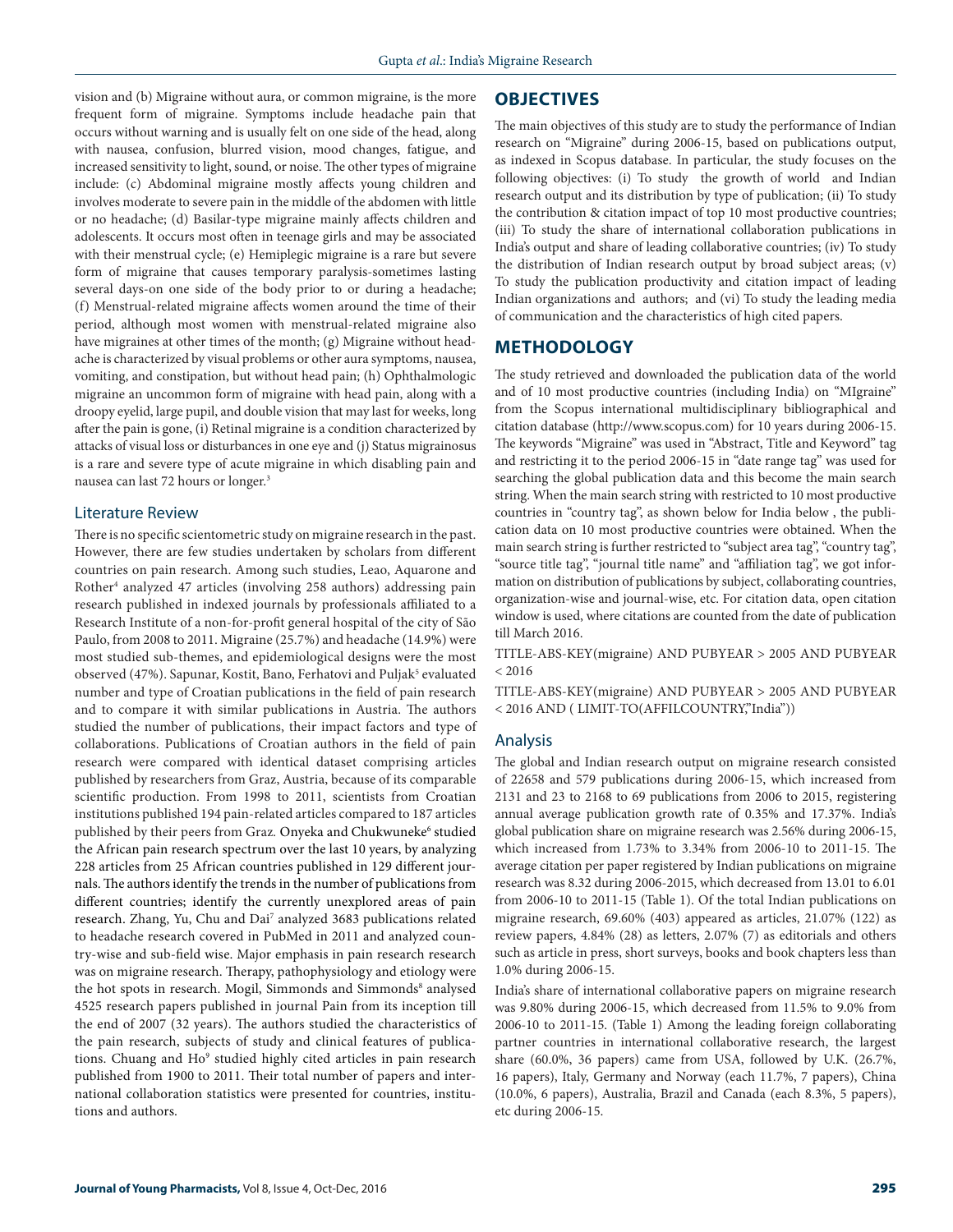# Global Publications and Share of Top 10 Most Productive **Countries**

The global share of top 10 most productive countries on migraine research consisted of 17062 publications, accounting for 75.30% share of world output during 2006-15, which increased from 74.38% to 76.16% from 2006-10 to 2011-15. The global publication share of top 10 most productive countries on migraine research individually varied from 2.56% to 31.82%, with maximum share (31.82%) coming from USA, followed by Italy (9.14%), Germany (7.87%), U.K. (7.37%), Spain, Canada and France (from 3.36% to 4.33%), Netherland, Turkey and India (from 2.56% to 2.77%) from 2006-15. The global publication share increased highest by 1.61% in India, followed by Italy (1.17%), USA (0.97%), Turkey (0.77%), U.K. (0.54%) and Canada (0.02%), as against decrease by 1.65% in Spain, Germany (1.58%), France (0.05%) and Netherlands (0.02%) from 2006-10 to 2011-15 (Table 2).

## Subject-Wise Distribution of Publications

The publications output was classified according to Scopus bibliographical database subject classification. The largest share of publications (63.90%) was classified under medicine, followed by pharmacology, toxicology & pharmaceutics (34.72%), neurosciences (14.16%), biochemistry, genetics & molecular biology (13.64%) and chemistry (3.97%) during 2006-15. The publication activity has increased in pharmacology, toxicology & pharmaceutics (from 27.75% to 38.14%), biochemistry, genetics & molecular biology (from 8.90% to 15.98%), as against decrease in medicine (from 71.73% to 60.05%), neurosciences (from 19.37% to 11.60%) and chemistry (from 6.81% to 2.58% from 2006-10 to 2011-15. Chemistry registered the highest citation impact per paper (13.13), followed medicine (8.92), biochemistry, genetics & molecular biology (8.52), pharmacology, toxicology & pharmaceutics (8.18) and neurosciences (7.37) during 2006-15 (Table 3).

## Sub-Fields of Migraine Research

The largest number and share of research was focused on Migraine without Aura (46 papers, 7.94% share), followed by Migraine with Aura (44 papers, 7.60% share), Ophthalmologic Migraine (19 papers, 3.28% share), Hemiplegic Migraine (12 papers, 2.07% share), Retinal Migraine (7 papers, 1.21% share), Abdominal Migraine and Basilar-Type Migraine (3 papers, 0.52% share each), and Menstrual- Related Migraine and Status Migrainosus (1 paper, 0.17% share each) during 2006-15. The publication share has increased in Migraine without Aura (from 7.85% 7.99%), Ophthalmologic Migraine (from 3.14% to 3.35%), Abdominal Migraine and Basilar-Type Migraine (from 0.0% to 0.52% each) and Menstrual- Related Migraine and Status Migrainosus (from 0.0% to 0.26%), as against decrease in Migraine with Aura (from 10.47% to 6.19%), Hemiplegic Migraine (from 2.09% to 2.06%) and Retinal Migraine (from 2.09% to 0.77%) from 2006-10 to 2011-15 (Table 4).

# Significant Keywords

Thirty six significant keywords (Table 5) have been identified in the migraine literature, which throw light on the nature of research carried out in this area

# Contribution and Citation Impact of Most Productive **Organizations**

The top 15 organizations on "Migraine" research individually contributed 6 to 27 publications and together they contributed 181 publications (31.26% publications share) which accounted for 4817 citations (70.50% citation share) during 2006-15. A scientometric profile of top 15 most productive organizations is shown in Table 6. Five organizations contributed more than the average productivity per paper (12.07) of all organizations: Sanjay Gandhi Postgraduate Institute of Medical Sciences, Lucknow (27 papers), National Institute of Mental Health & Neurosciences, Bangalore (19 papers), All India Institute of Medical Sciences, New Delhi (18 papers), Postgraduate Institute of Medical Sciences, Chandigarh (17 papers) and Vivekanda Institute of Medical Sciences, Kolkata (14 papers) during 2006-15. Two organizations received more than the average citations per paper (18.76) of all organizations: All India Institute of Medical Sciences, New Delhi (68.0) and Sanjay Gandhi Postgraduate Institute of Medical Sciences, Lucknow (47.96) during 2006-15. Four organizations received more than the average h-index (6.13) of all organizations: Sanjay Gandhi Postgraduate Institute of Medical Sciences, Lucknow (27), Baroda Medical College (12), All India Institute of Medical Sciences, New Delhi and National Institute of Mental Health & Neurosciences, Bangalore (7 each) during 2006-15. Four organizations registered more than average share (8.29%) of international collaborative papers of all organizations: Panjab University, Chandigarh (42.86%), National Institute of Mental Health & Neurosciences, Bangalore (31.58%), Dr Ram Manohar Lohia Hospital, New Delhi (28.57%) and Lilavati Hospital & Research Center, Mumbai (22.22%) during 2006-15.

# Contribution and Citation Impact of Most Productive Authors

The top 15 authors on "Migraine" research individually contributed 6 to 14 publications and together they contributed 146 publications (25.22% publications share) which accounted for 1132 citations (23.50% citation share) during 2006-15. A scientometric profile of top 15 most productive authors is shown in Table 7. Seven authors contributed more than the average productivity per paper (9.73) of all authors: A.Chakravarty and S.Prakash (14 papers each), K.Ravishankar, J.Kaita and R.Gupta (13 each), U.K.Mishra (12 papers) and M.S.Bhatia (10 papers) during 2006-15. Eight authors received more than the average citations per paper (7.75) of all authors: V.Lal (11.33), S.Pradhan (10.0), G.Gururaj (9.50), U.K.Mishra (9.42), J.Kaita (8.69), S.Prakash (8.50), M.S.Bhatia and S.K.Bhoi (8.30 each) during 2006-15.Four authors received more than the average h-index (5.0) of all authors: U.K.Mishra and J.Kaita (7 each), S.Prakash and R.Gupta ( $\land$  each) during 2006-15. Four authors registered more than average share (8.22%) of international collaborative papers of all authors: G.Gururaj (83.33%), G.B.Kulkarni (33.33%), K.Ravishankar (23.08%) and R.Gupta (15.38%) during 2006-15.

# Medium of Communication

Of the 579 Indian publications on "Migraine" research during 2006-15, 575 publications appeared in journals, 2 each in books and conference proceedings during 2006-15. The top 15 journals together contributed 189 publications, which accounted for 32.64% share of the total publication output during 2005-14. The publication share of 15 journals in total Indian publication output has decreased from 44.50 during 2006-10 to 26.80% during 2011-15. The largest number of publications (20) has appeared in *Neurology India*, followed by *Annals of Indian Academy of Neurology* and *Journal of Headache & Pain* (19 publications each), *Headache (*17 publications*, Cephalalgia* (16 publications), *International Journal of Pharmacy & Pharmaceutical Science (*14 publications, etc during 2006-15 (Table 8).

# High Cited Papers

There were 14 high cited papers (1 paper with citation of 1087, 2 papers in citation range 121 to 148 and 11 papers in citation range from 53 to 84) which together received 2094 citations, accounting for average citation per paper of 149.57.Of the 14 high cited papers (8 articles and 6 reviews), 6 were single institution papers, 4 national collaborative and 4 international collaborative. The 14 high cited papers have appeared in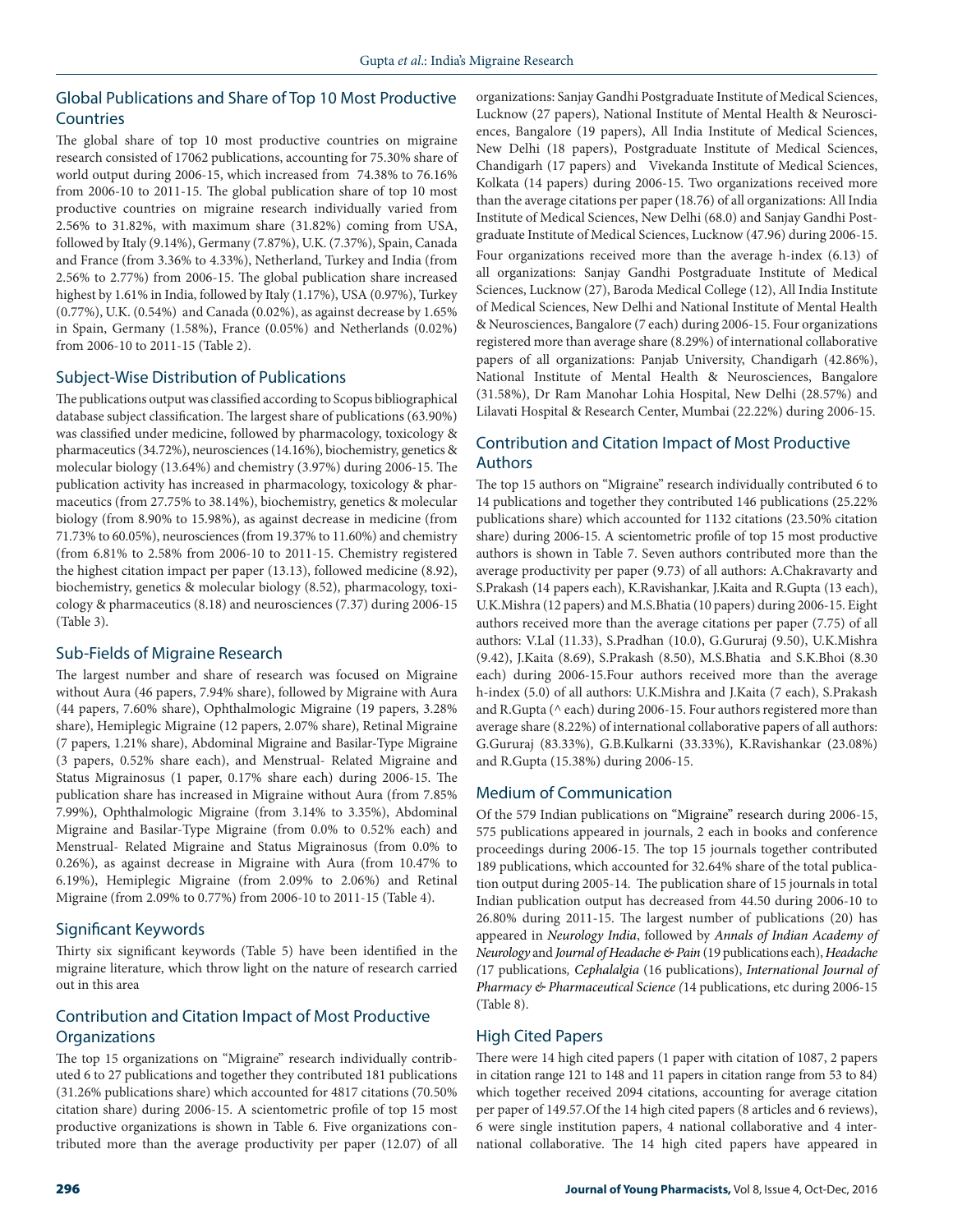| <b>Publication</b> | <b>World</b> |           |           |             | <b>India</b>   |      |      |
|--------------------|--------------|-----------|-----------|-------------|----------------|------|------|
| Year               | <b>TP</b>    | <b>TP</b> | <b>TC</b> | <b>ACPP</b> | <b>ICP</b>     | %ICP | %TP  |
| 2006               | 2131         | 23        | 480       | 20.87       | 6              | 26.1 | 1.08 |
| 2007               | 2055         | 20        | 377       | 18.85       | $\mathbf{1}$   | 5.0  | 0.97 |
| 2008               | 2215         | 35        | 288       | 8.23        | $\overline{4}$ | 11.4 | 1.58 |
| 2009               | 2302         | 45        | 762       | 16.93       | 5              | 11.1 | 1.95 |
| 2010               | 2344         | 68        | 578       | 8.50        | 6              | 8.8  | 2.90 |
| 2011               | 2238         | 66        | 390       | 5.91        | 3              | 4.5  | 2.95 |
| 2012               | 2311         | 93        | 1547      | 16.63       | 10             | 10.8 | 4.02 |
| 2013               | 2479         | 95        | 212       | 2.23        | 8              | 8.4  | 3.83 |
| 2014               | 2418         | 65        | 154       | 2.37        | 6              | 9.2  | 2.69 |
| 2015               | 2168         | 69        | 29        | 0.42        | 11             | 15.9 | 3.18 |
| 2006-10            | 11047        | 191       | 2485      | 13.01       | 22             | 11.5 | 1.73 |
| $2011 - 15$        | 11614        | 388       | 2332      | 6.01        | 35             | 9.0  | 3.34 |
| 2006-15            | 22658        | 579       | 4817      | 8.32        | 57             | 9.8  | 2.56 |

| Table 1: Annual Growth of Publications and Citations of Indian Migraine Research |  |
|----------------------------------------------------------------------------------|--|
| during 2006-15                                                                   |  |

TP=Total papers; TC=Total citations; ACPP=Average Citations Per Paper; ICP=International Collaborative Papers.

| Table 2: Global Publication Output and Share of Top 10 Most Productive Countries on Migraine |  |
|----------------------------------------------------------------------------------------------|--|
| <b>Research during 2006-15</b>                                                               |  |

| <b>Name of the Country</b>               | <b>Number of Publications</b> |         |         | <b>Global Share of Publications</b> |         |         |  |  |
|------------------------------------------|-------------------------------|---------|---------|-------------------------------------|---------|---------|--|--|
|                                          | 2006-10                       | 2011-15 | 2006-15 | 2006-10                             | 2011-15 | 2006-15 |  |  |
| <b>USA</b>                               | 3460                          | 3750    | 7210    | 31.32                               | 32.29   | 31.82   |  |  |
| Italy                                    | 944                           | 1128    | 2072    | 8.55                                | 9.71    | 9.14    |  |  |
| Germany                                  | 959                           | 825     | 1784    | 8.68                                | 7.10    | 7.87    |  |  |
| U.K.                                     | 784                           | 887     | 1671    | 7.10                                | 7.64    | 7.37    |  |  |
| Spain                                    | 571                           | 409     | 980     | 5.17                                | 3.52    | 4.33    |  |  |
| Canada                                   | 371                           | 392     | 763     | 3.36                                | 3.38    | 3.37    |  |  |
| France                                   | 374                           | 387     | 761     | 3.39                                | 3.33    | 3.36    |  |  |
| <b>Netherlands</b>                       | 307                           | 321     | 628     | 2.78                                | 2.76    | 2.77    |  |  |
| Turkey                                   | 256                           | 358     | 614     | 2.32                                | 3.08    | 2.71    |  |  |
| India                                    | 191                           | 388     | 579     | 1.73                                | 3.34    | 2.56    |  |  |
| Total of 10 countries                    | 8217                          | 8845    | 17062   |                                     |         |         |  |  |
| Total of the World                       | 11047                         | 11614   | 22658   |                                     |         |         |  |  |
| Share of 10 countries in world<br>output | 74.38                         | 76.16   | 75.3    |                                     |         |         |  |  |

### **Table 3: Subject-Wise Distribution of Publications on "Migraine" during 2006-15**

| <b>Name of the Subject</b>                    | <b>No. of Papers</b> |         |         | <b>Share of Papers</b> | TC      | <b>ACPP</b> | HI   |       |    |
|-----------------------------------------------|----------------------|---------|---------|------------------------|---------|-------------|------|-------|----|
|                                               | 2006-10              | 2010-15 | 2006-15 | 2006-10                | 2010-15 | 2006-15     |      |       |    |
| Medicine                                      | 137                  | 233     | 370     | 71.73                  | 60.05   | 63.90       | 3299 | 8.92  | 22 |
| Pharmacology, toxicology &<br>pharmaceutics   | 53                   | 148     | 201     | 27.75                  | 38.14   | 34.72       | 1644 | 8.18  | 22 |
| Neurosciences                                 | 37                   | 45      | 82      | 19.37                  | 11.60   | 14.16       | 604  | 7.37  | 14 |
| Biochemistry, genetics &<br>molecular biology | 17                   | 62      | 79      | 8.90                   | 15.98   | 13.64       | 673  | 8.52  | 11 |
| Chemistry                                     | 13                   | 10      | 23      | 6.81                   | 2.58    | 3.97        | 302  | 13.13 | 7  |
| Total of India                                | 191                  | 388     | 579     | 100.00                 | 100.00  | 100.00      |      |       |    |

TC=Total Citations; ACPP=Average Citation Per Paper; HI=h-index.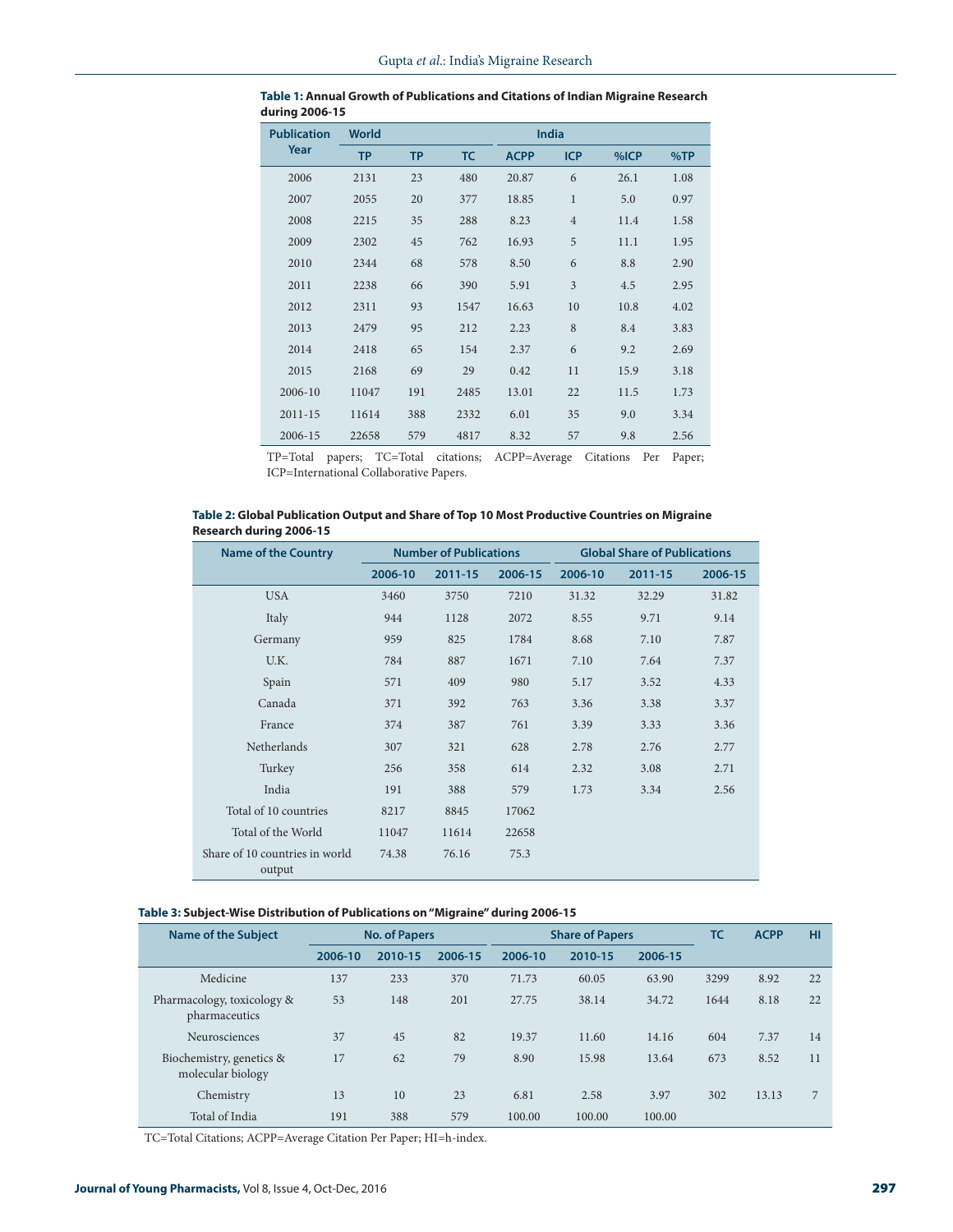| <b>Type of Migraine</b>       |                | <b>TP</b>      |                |         | %TP     |         | <b>TC</b>      | <b>ACPP</b> | HI             |
|-------------------------------|----------------|----------------|----------------|---------|---------|---------|----------------|-------------|----------------|
|                               | 2006-10        | 2011-15        | 2006-15        | 2006-10 | 2011-15 | 2006-15 |                |             |                |
| Migraine without Aura         | 15             | 31             | 46             | 7.85    | 7.99    | 7.94    | 298            | 6.48        | 10             |
| Migraine with Aura            | 20             | 24             | 44             | 10.47   | 6.19    | 7.60    | 374            | 8.50        | 11             |
| Ophthalmologic Migraine       | 6              | 13             | 19             | 3.14    | 3.35    | 3.28    | 87             | 4.58        | 5              |
| Hemiplegic Migraine           | $\overline{4}$ | 8              | 12             | 2.09    | 2.06    | 2.07    | 107            | 8.92        | $\overline{4}$ |
| Retinal Migraine              | $\overline{4}$ | $\overline{3}$ | $\overline{7}$ | 2.09    | 0.77    | 1.21    | 37             | 5.29        | 3              |
| Abdominal Migraine            | $\overline{0}$ | 3              | 3              | 0.00    | 0.77    | 0.52    | 3              | 1.00        | $\mathbf{1}$   |
| Basilar-Type Migraine         | $\overline{0}$ | 3              | 3              | 0.00    | 0.77    | 0.52    | 3              | 1.00        | 1              |
| Menstrual-Related<br>Migraine | $\overline{0}$ | $\mathbf{1}$   | $\mathbf{1}$   | 0.00    | 0.26    | 0.17    | $\overline{0}$ | 0.00        | $\mathbf{0}$   |
| Status Migrainosus            | $\overline{0}$ | 1              | 1              | 0.00    | 0.26    | 0.17    | 1              | 1.00        | $\mathbf{0}$   |
| Total of the country          | 191            | 388            | 579            |         |         |         |                |             |                |

#### **Table 4: Distribution of Papers by Type of Migraine Research during 2006-15**

**Table 5: List of Significant Keywords in Migraine Literature during 2006-15**

| <b>Name of Keyword</b> | <b>Frequency</b> | S.No | <b>Name of Keyword</b> | <b>Frequency</b> |
|------------------------|------------------|------|------------------------|------------------|
| Migraine               | 406              | 19   | Migraine with aura     | 42               |
| Headache               | 160              | 20   | Diarrhea               | 37               |
| Migraine disorders     | 106              | 21   | Placebo                | 36               |
| Drug efficacy          | 76               | 22   | Ibuprofen              | 35               |
| Nausea                 | 65               | 23   | Photophobia            | 30               |
| Drug formulation       | 63               | 24   | Zolmtriptan            | 30               |
| Drug safety            | 55               | 25   | Amitriptyline          | 28               |
| Pain                   | 54               | 26   | Drug structure         | 28               |
| Hypertension           | 51               | 27   | Insomnia               | 27               |
| Drug delivery system   | 49               | 28   | Drug screening         | 25               |
| Depression             | 48               | 29   | Seizure                | 24               |
| Diabetes mellitus      | 47               | 30   | Skin diseases          | 24               |
| Epilepsy               | 47               | 31   | Alzheimer disease      | 23               |
| Migraine without aura  | 46               | 36   | Obesity                | 23               |
| Drug release           | 45               | 33   | Anxiety                | 21               |
| Topiramale             | 45               | 34   | Cardiovascular disease | 21               |
| Tension headache       | 44               | 35   | Opthalmolegic migraine | 19               |
| Propranolol            | 40               | 36   | Stroke                 | 17               |

13 journals, of which the largest *number (2) was published in AAPS PharmaSciTech and 1 paper each in Asian Journal of Andrology, Headache,*  Journal of Clinical Neurology, Journal of Clinical Pharmacology, Journal *of Controlled Release, Journal of Ethno pharmacology, Journal of Urology, The Lancet, Neurology, Recent Patents on Drug Delivery & Formulation, Tetrahedron and Trends in Molecular Medicine.* The 14 high cited papers involve 18 Indian organizations, of which the highest number of papers (3) are published by M.S.University of Baroda, 2 papers by Centre for Cellular & Molecular Biology, Hyderabad and 1 paper each by Postgraduate Institute of Medical Education & Research, Chandigarh, Sanjay Gandhi Postgraduate Institute of Medical Sciences, Lucknow, , Maulana Azad Medical College, Delhi, SMS Medical College & Hospital, Jaipur, Vector Control Research Center, Pondicherry, Institute of Nuclear Medicine

& Allied Sciences, Delhi, Sambalpur University, University of Rajasthan, Jaipur, Dr H.S.Gour University, Sagar, Hamdard University, Jivraj Hospital, Ahmedabad, , KLE Society Hospital, Belgaum, Pancea Biotech Ltd, Mumbai, Betty Cowan Research and Innovation Center, Ludhiana, Glenmark Research Center, Mumbai and Shri Ramnath Singh Mahavidalaya, Bhind,

# **SUMMARY**

The migraine research from India consisted of 579 publications during 2006-15, which increased annually from 23 to 69 from 2006 to 2015, having annual average publication growth rate of 17.37%. India's publication share in global publication output was 2.56% during 2006-15, increasing from 1.73% to 3.34% from 2006-10 to 2011-15. Indian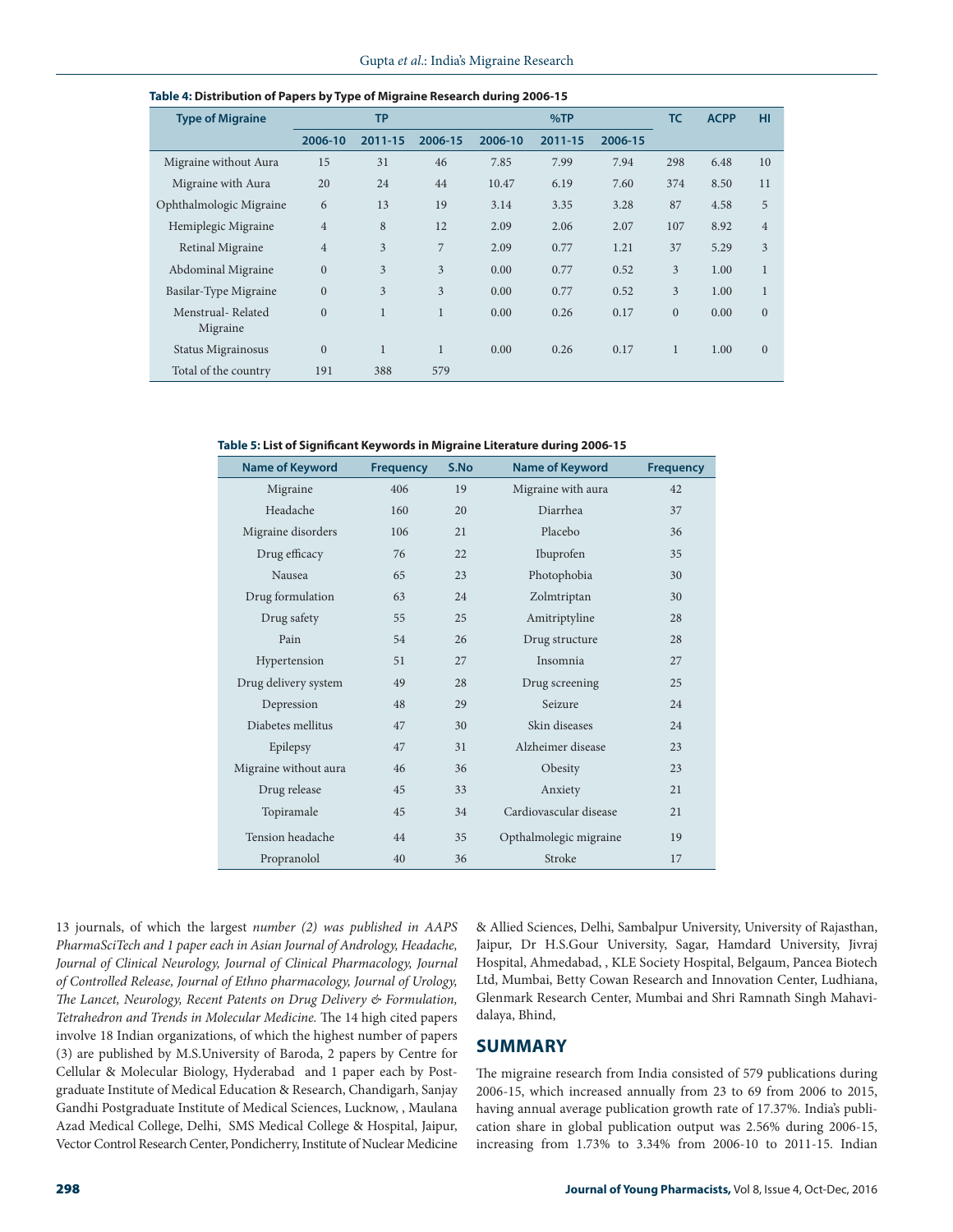| <b>Name of the Organization</b>                                             | <b>TP</b>      | <b>TC</b> | <b>ACPP</b> | HI             | <b>ICP</b>     | %ICP  |
|-----------------------------------------------------------------------------|----------------|-----------|-------------|----------------|----------------|-------|
| Sanjay Gandhi Postgraduate Institute of Medical Sciences (SGPGIMS), Lucknow | 27             | 1295      | 47.96       | 27             | $\mathbf{1}$   | 3.70  |
| National Institute of Mental Health & Neurosciences, Bangalore              | 19             | 116       | 6.11        | $\overline{7}$ | 6              | 31.58 |
| All India Institute of Medical Sciences (AIIMS), New Delhi                  | 18             | 1224      | 68.00       | $\overline{7}$ | $\mathbf{1}$   | 5.56  |
| Postgraduate Institute of Medical Sciences (PGIMER), Chandigarh             | 17             | 133       | 7.82        | $\overline{4}$ | $\overline{0}$ | 0.00  |
| Vivekanda Institute of Medical Sciences, Kolkata                            | 14             | 100       | 7.14        | 5              | $\overline{0}$ | 0.00  |
| University College of Medical Sciences, Delhi                               | 12             | 85        | 7.08        | 5              | $\mathbf{0}$   | 0.00  |
| Baroda Medical College                                                      | 12             | 108       | 9.00        | 12             | $\mathbf{0}$   | 0.00  |
| Maulana Azad Medical College, Delhi                                         | 11             | 109       | 9.91        | $\overline{4}$ | $\mathbf{0}$   | 0.00  |
| Lilavati Hospital & Research Center, Mumbai                                 | 9              | 27        | 3.00        | 3              | $\overline{2}$ | 22.22 |
| Chhatrapati Shahuji Maharaj Medical College, Lucknow                        | $\,$ 8 $\,$    | 24        | 3.00        | 3              | $\mathbf{0}$   | 0.00  |
| SMS Pharma Research Center, Hyderabad                                       | $\overline{7}$ | 19        | 2.71        | $\overline{3}$ | $\mathbf{0}$   | 0.00  |
| Dr Ram Manohar Lohia Hospital, New Delhi                                    | 7              | 18        | 2.57        | $\mathbf{1}$   | $\overline{2}$ | 28.57 |
| Panjab University, Chandigarh                                               | 7              | 84        | 12.00       | $\overline{4}$ | $\overline{3}$ | 42.86 |
| Indian Institute of Chemical Technology, Hyderabad                          | 7              | 19        | 2.71        | $\overline{3}$ | $\overline{0}$ | 0.00  |
| Punjabi University, Patiala                                                 | 6              | 35        | 5.83        | $\overline{4}$ | $\overline{0}$ | 0.00  |
| Total of 15 organizations                                                   | 181            | 3396      | 18.76       | 6.13           | 15             | 8.29  |
| Total of India                                                              | 579            | 4817      |             |                |                |       |
| Share of 15 organizations in India's total output                           | 31.26          | 70.5      |             |                |                |       |

#### **Table 6: Profile of Top 15 Most Productive Organizations on "Migraine" Research during 2006-15**

TP=Total Papers; TC=Total Citations; ACPP=Average Citation Per Paper; ICP=International Collaborative Papers; HI=h-index.

|  |  |  |  | Table 7: Profile of Top 15 Most Productive Authors on "Migraine" Research during 2006-15 |
|--|--|--|--|------------------------------------------------------------------------------------------|
|--|--|--|--|------------------------------------------------------------------------------------------|

| <b>Name of the Author</b> | <b>Affiliation of the Author</b>                                      | <b>TP</b> | <b>TC</b> | <b>ACPP</b> | HI             | <b>ICP</b>     | %ICP           |
|---------------------------|-----------------------------------------------------------------------|-----------|-----------|-------------|----------------|----------------|----------------|
| Chakravarty               | Vivekanda Institute of Medical Sciences,<br>Kolkata                   | 14        | 100       | 7.14        | 5              | $\mathbf{0}$   | $\overline{0}$ |
| S. Prakash                | Smt B,K, Shah Medical Institute &<br>Research Center, Piperia, Baroda | 14        | 119       | 8.50        | 6              | $\mathbf{0}$   | $\mathbf{0}$   |
| K. Ravishankar            | Jaslok & Lilavati Hospital, Mumbai                                    | 13        | 63        | 4.85        | 5              | 3              | 23.08          |
| J. Kaita                  | Sanjay Gandhi Postgraduate Institute of<br>Medical Sciences, Lucknow  | 13        | 113       | 8.69        | 7              | $\overline{0}$ | $\overline{0}$ |
| R. Gupta                  | Himalayan Institute of Medical Sciences,<br>Dehradun                  | 13        | 94        | 7.23        | 6              | $\overline{2}$ | 15.38          |
| U. K. Mishra              | Sanjay Gandhi Postgraduate Institute of<br>Medical Sciences, Lucknow  | 12        | 113       | 9.42        | 7              | $\mathbf{0}$   | $\mathbf{0}$   |
| M.S. Bhatia               | University College of Medical Sciences,<br>Delhi                      | 10        | 83        | 8.30        | 5              | $\mathbf{0}$   | $\mathbf{0}$   |
| S. Pradhan                | Sanjay Gandhi Postgraduate Institute of<br>Medical Sciences, Lucknow  | 9         | 90        | 10.00       | 5              | $\Omega$       | $\mathbf{0}$   |
| B.M. Mittal               | Sanjay Gandhi Postgraduate Institute of<br>Medical Sciences, Lucknow  | 8         | 60        | 7.50        | 5              | $\overline{0}$ | $\overline{0}$ |
| S.K. Bhoi                 | Sanjay Gandhi Postgraduate Institute of<br>Medical Sciences, Lucknow  | 10        | 83        | 8.30        | 5              | $\overline{0}$ | $\overline{0}$ |
| V. Lal                    | Postgraduate Institute of Medical<br>Sciences, Chandigarh             | 6         | 68        | 11.33       | $\overline{4}$ | $\overline{0}$ | $\overline{0}$ |
| K. Ravikumar              | Indian Institute of Chemical Technology,<br>Hyderabad                 | 6         | 19        | 3.17        | 3              | $\overline{0}$ | $\overline{0}$ |
| G.B. Kulkarni             | National Institute of Mental Health &<br>Neurosciences, Bangalore     | 6         | 37        | 6.17        | $\overline{4}$ | $\overline{c}$ | 33.33          |
| G. Gururaj                | National Institute of Mental Health &<br>Neurosciences, Bangalore     | 6         | 57        | 9.50        | $\overline{4}$ | 5              | 83.33          |
| Mukherjee                 | Vivekanda Institute of Medical Sciences,<br>Kolkata                   | 6         | 33        | 5.50        | $\overline{4}$ | $\mathbf{0}$   | $\mathbf{0}$   |
|                           | Total of 15 authors                                                   | 146       | 1132      | 7.75        | 5              | 12             | 8.22           |
|                           | Total of India                                                        | 579       | 4817      |             |                |                |                |
|                           | Share of 15 authors output in India's total                           | 25.22     | 23.5      |             |                |                |                |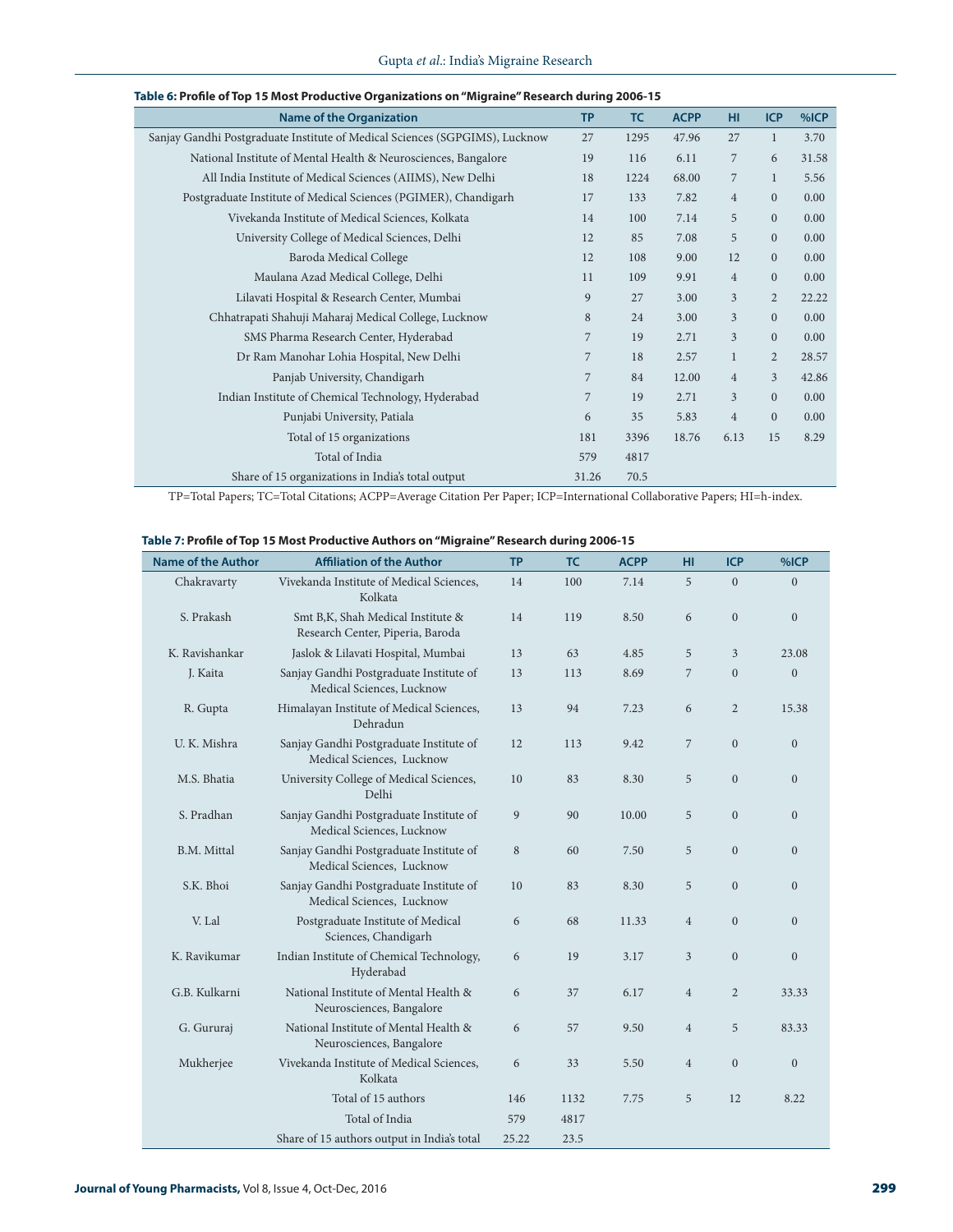| Name of the Journal                                                |              | <b>Number of Papers</b> |         |  |  |
|--------------------------------------------------------------------|--------------|-------------------------|---------|--|--|
|                                                                    | 2006-10      | 2011-15                 | 2006-15 |  |  |
| Neurology India                                                    | 11           | 9                       | 20      |  |  |
| Annals of Indian Academy of Neurology                              | 5            | 14                      | 19      |  |  |
| Journal of Headache & Pain                                         | 10           | 9                       | 19      |  |  |
| Headache                                                           | 13           | $\overline{4}$          | 17      |  |  |
| Cephalalgia                                                        | 12           | $\overline{4}$          | 16      |  |  |
| International Journal of Pharmacy & Pharmaceutical Science         | 2            | 12                      | 14      |  |  |
| Research Journal of Pharmaceutical, Biological & Chemical Sciences | $\Omega$     | 12                      | 12      |  |  |
| International Journal Pharma & Biosciencesi                        | $\mathbf{1}$ | 10                      | 11      |  |  |
| International Journal of Pharmaceutical Science. Review & Research | 3            | 7                       | 10      |  |  |
| Journal of Clinical & Diagnostic Research                          | $\Omega$     | 10                      | 10      |  |  |
| Journal of Association of Physicians of India                      | $\mathbf{1}$ | 9                       | 10      |  |  |
| Asian Journal of Pharmaceutical & Clinical Research                | 8            | $\mathbf{1}$            | 9       |  |  |
| International Journal of Pharmatech Research                       | 5            | 3                       | 8       |  |  |
| <b>BMJ</b> Case Reports                                            | 7            | $\Omega$                | 7       |  |  |
| Research Journal of Pharmacy & Technology                          | 7            | $\Omega$                | 7       |  |  |
| Total of 15 journals                                               | 85           | 104                     | 189     |  |  |
| Total of India                                                     | 191          | 388                     | 579     |  |  |
| Share of 15 journals in India's total output                       | 44.5         | 26.8                    | 32.64   |  |  |

**Table 8: List of Top 15 Most Productive Journals on "Migraine" Research, 2005-14**

publications on migraine research registered an average citation impact per paper of 8.32 during 2006-2015, which decreased from 13.01 to 6.01 from 2006-10 to 2011-15. The share of international collaborative publications in India's output was 9.80%, which decreased from 11.5% to 9.0% from 2006-10 to 2011-15. USA contributed the largest share (60.0%) among India's international collaborative publications during 2006-15, followed by U.K. (26.7%), Italy, Germany and Norway ( 11.7% each), China (10.0%), Australia, Brazil and Canada (8.3% each), etc during 2006-15. The global publications share on "Migraine" came from several countries, of which the top 10 most productive countries accounted for 75.30% share of global publications output during 2006-15. The largest global publication share(31.82%) was contributed by USA, followed by Italy (9.14%), Germany (7.87%), U.K. (7.37%), Spain, Canada and France (from 3.36% to 4.33%), Netherland, Turkey and India (from 2.56% to 2.77%) from 2006-15. The global publication share increased in India, Italy, USA, Turkey, U.K and Canada, as against decrease in Spain, Germany, France and Netherlands from 2006-10 to 2011-15. Medicine, among subjects, contributed the largest publications (63.90%), followed by pharmacology, toxicology & pharmaceutics (34.72%), neurosciences (14.16%), biochemistry, genetics & molecular biology (13.64%) and chemistry (3.97%) during 2006-15. The publication activity has increased in pharmacology, toxicology & pharmaceutics, biochemistry, genetics & molecular biology, as against decrease in medicine, neurosciences and chemistry from 2006-10 to 2011-15. Chemistry registered the highest citation impact per paper (13.13), followed medicine (8.92), biochemistry, genetics & molecular biology (8.52), pharmacology, toxicology & pharmaceutics (8.18) and neurosciences (7.37) during 2006-15. Among the types of migraine research, the largest share of papers was contributed on Migraine without Aura (7.94% share), followed by Migraine with Aura (7.60% share), Ophthalmologic Migraine (3.28% share), Hemiplegic Migraine (2.07% share), Retinal Migraine (1.21% share), etc. A large number of Indian organizations and authors participated in Indian research on "Migraine" research during 2006-15, of which the top 15 organizations and 15 authors contributed 31.26% and 25.22% publications share and 70.50% and 23.50% citation share respectively of the Indian output and citations. Indian publications on migraine research appeared in several journals, of which the top 15 journals contributed 32.64% share of the India's output, decreasing from 44.50% during 2006-10 to 26.80% during 2011-15. The top 14 highly cited papers registered 53 to 1087 citations, and together contributed 2094 citations, leading to the average citation per paper of 149.57. Amongst 14 high cited papers (8 articles and 6 reviews), 6 were single institution papers, 4 national collaborative and 4 international collaborative. The 14 high cited papers have appeared in 13 journals.

### **SUGGESTIONS AND CONCLUSION**

Headache disorders are a public-health concern given the large amount of associated disability and financial costs to society. As headache disorders are most troublesome in the productive years (late teens to 50s), estimates of their financial cost to society – principally from lost working hours and reduced productivity – are massive. Yet, many of those troubled by headache do not receive effective care. Appropriate treatment of headache disorders requires professional training of health professionals, accurate diagnosis and recognition of the condition, appropriate treatment with cost-effective medications, simple lifestyle modifications, and patient education. Lack of knowledge among health-care providers is the principal clinical barrier. Worldwide, on average only four hours of undergraduate medical education are dedicated to instruction on headache disorders. Headache disorders are not perceived by the public as serious since they are mostly episodic, do not cause death, and are not contagious. The low consultation rates in developed countries may indicate that many sufferers are unaware that effective treatments exist. 50% of people with headache are estimated to be self-treating. Many governments, seeking to constrain health-care costs, do not acknowledge the substantial burden of headache on society. They might not recognize that the direct costs of treating headache are small in comparison with